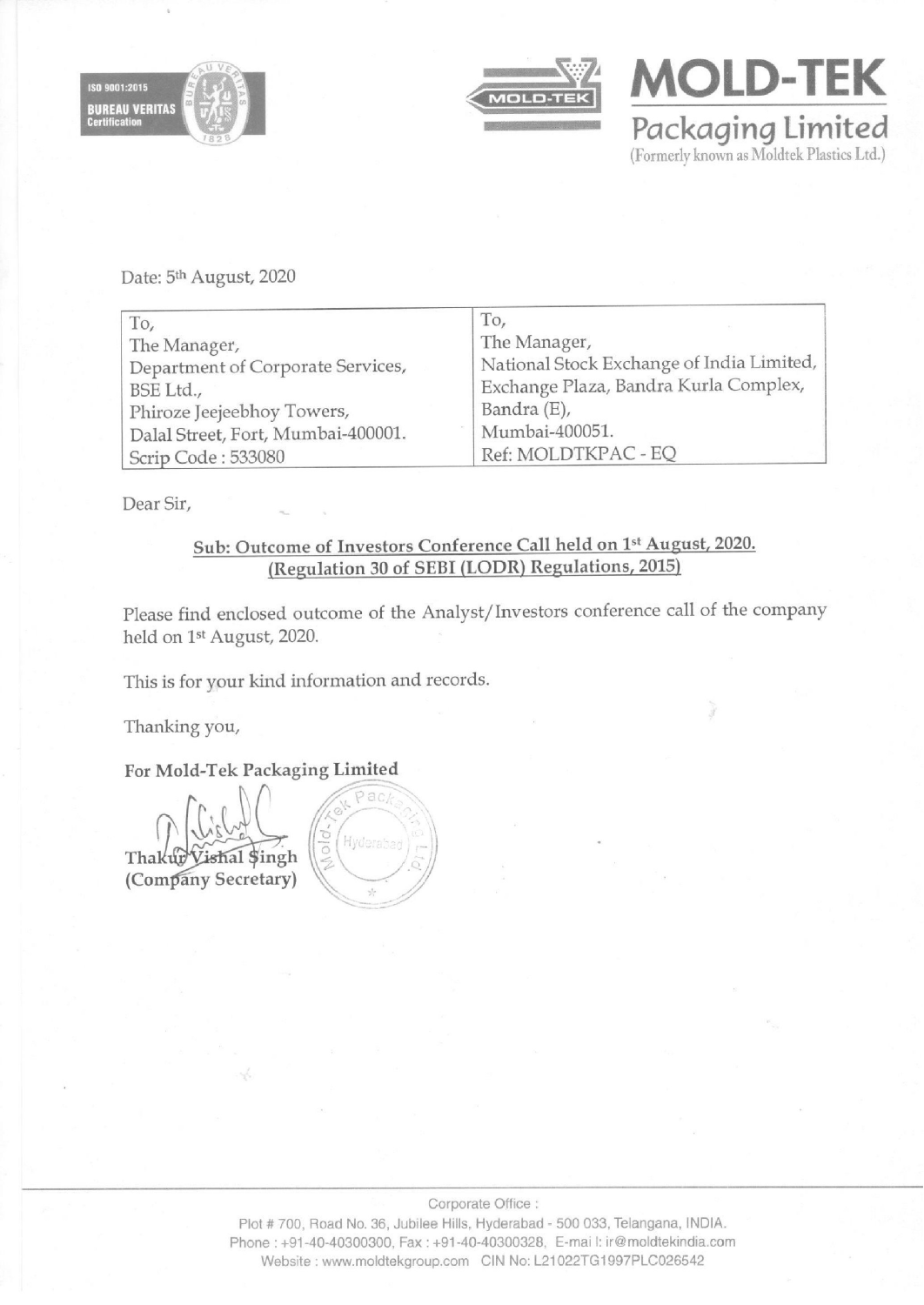

# "Mold-Tek Packaging Limited Q1 FY-21 Earnings Conference Call"

**August 01, 2020**





# **MANAGEMENT: MR. LAXMAN RAO – CHAIRMAN & MANAGING DIRECTOR, MOLD-TEK PACKAGING LIMITED MODERATORS: MR. ABHISHEK NAVALGUND – NIRMAL BANG INSTITUTIONAL EQUITIES LIMITED**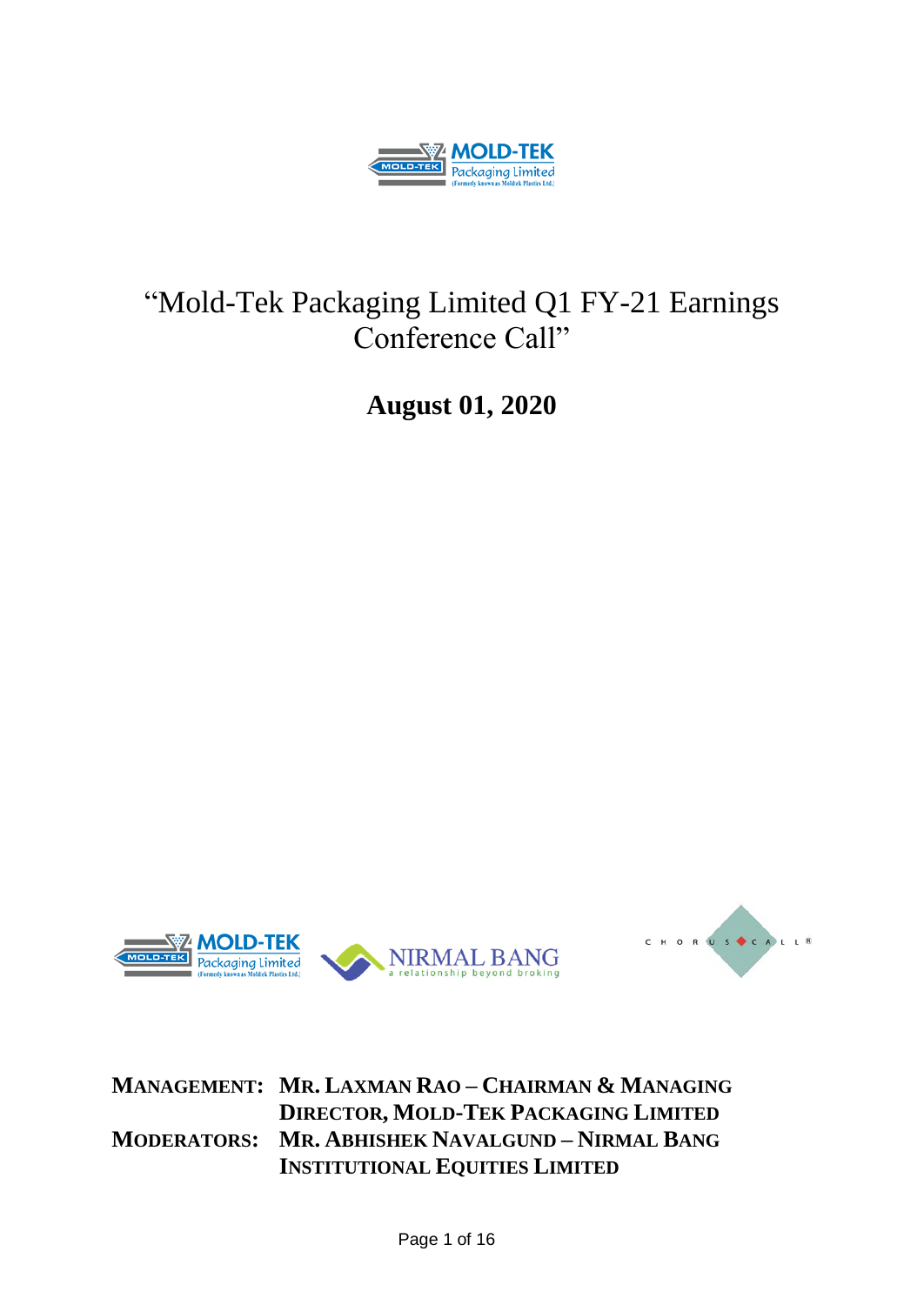

**Moderator:** Ladies and gentlemen good day and welcome to Mold-Tek Packaging Limited Q1 FY21 Earnings Conference Call hosted by Nirmal Bang Institutional Equities Limited. As a reminder all participant lines will be in the listen-only mode and there will be an opportunity for you to ask questions after the presentation concludes. Should you need assistance during the conference call, please signal an operator by pressing '\*' then '0' on your touchtone phone. Please note that this conference is being recorded. I now hand the conference over to Mr. Abhishek Navalgund from Nirmal Bang. Thank you and over to you sir.

**Abhishesk Navalgund:** Thanks Steve. Hello everyone, I welcome you all on behalf of Nirmal Bang Institutional Equities, on 1Q FY21 Earnings Call of Mold-Tek Packaging Limited. We have with us the Managing Director of the Company, Mr. Lakshman Rao – the Chairman and Managing Director of the company. Without further ado, I would request Lakshman sir to start with his opening remarks post which we can open the floor for Q&A. Thank you and over to you sir.

Lakshman Rao: Good afternoon everybody thanks for joining our Q1 financial results for and I hope all of you are keeping safe in this pandemic times.

> So coming to the results; as anticipated we also had a long lockdown of about 1.5-2 months though our food packaging production started right in the beginning of April, majority of the Paint-Lubs and other packaging products could start only somewhere in the middle of May as the long-term started opening up. We still have the challenge of an availability of labor in necessary quantum and quality. But with the good commitments and determination of our staff at all the units they are able to bring in the new employees quickly on board and from June onwards operations are more or less at normal level of output. April was severely affected, May partially and June is as good as normal. That's a good news but overall the numbers have fallen sharply, sales are down from 116 crores to 65 crores on Q1-to-Q1 basis. It's about 42%-odd percent down and then profit after tax has come down from 9.37 to 1.51 crores. Initially during the beginning of the quarter we were under the impression even achieving a profitability would be a challenge but thanks to the quick turnaround and our plants getting back on to action especially in the month of June we could declare a nominal profit of 1.51 crores.

> Coming back to the prospects; July started well. It's at par with what it is last year. The sectors which mainly contribute to our sales that is Paint and Lubricants are still lagging. Paints leader Asia Paints his back in normal levels at least from June onwards and the rest of the Paint leaders are catching up one by one. Our Lubricants also same situation, couple of leaders like Castrol and Shell and Mobil, the numbers have improved since June and others are catching up now. So like anywhere else the industry is slowly coming back to normalcy and our numbers are also coming back to the last year numbers, starting from June-July onwards. I hope that the same trend will continue because people are now learning how to live with COVID and thought the cases are still increasing, the number of discharges and the treatment for the COVID are also improved which is probably will ensure that we don't go back to the worst days like in April.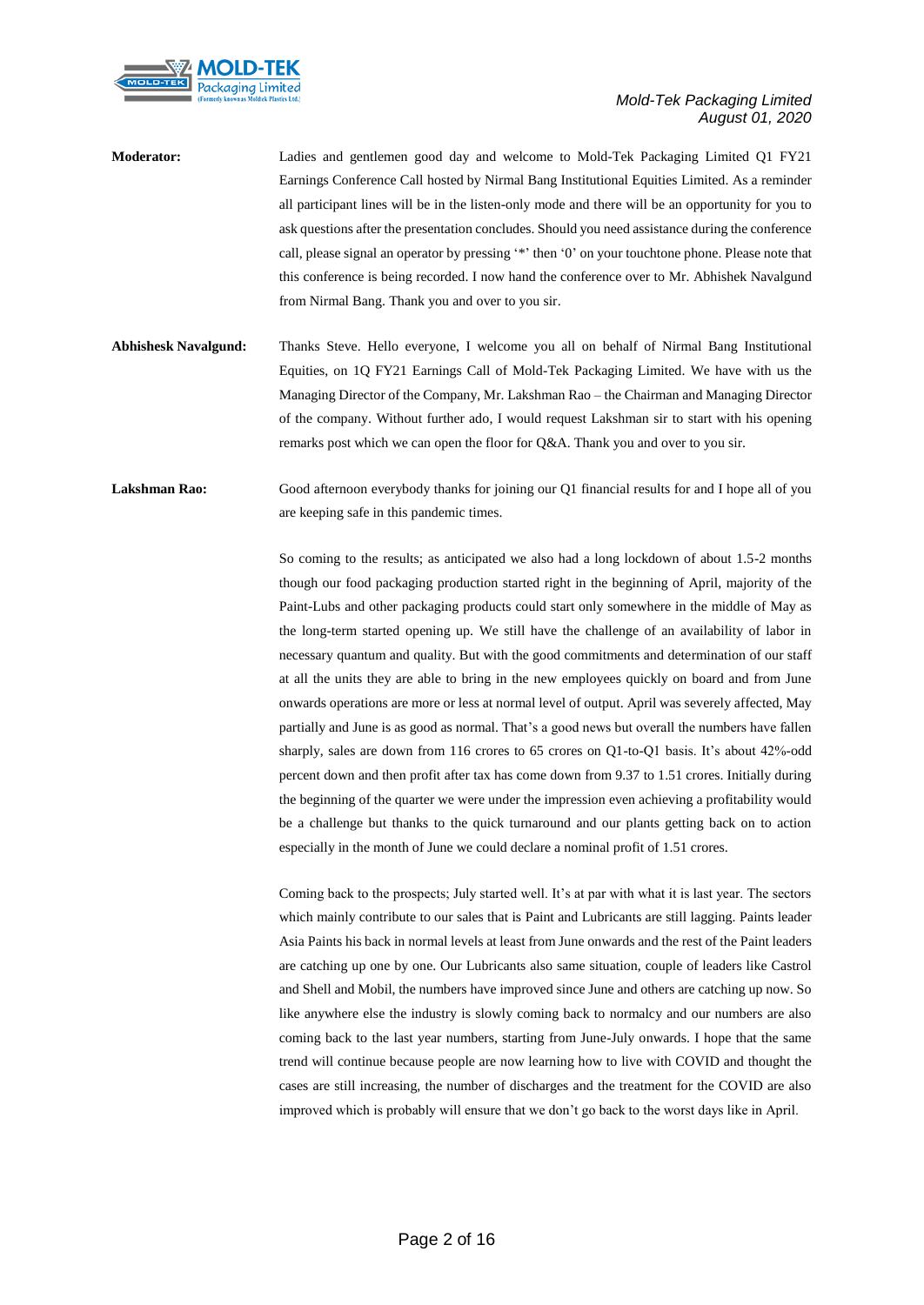



With that hope I still feel that company can continue to catch up the lost numbers and with some little help here and there and some good luck probably we will still try to catch up with the last year full numbers by doing better in the next nine months.

One of the positive aspects or steps that company has taken is, setting up a manufacturing facility for manufacturing pumps for sanitizers, hand wash and such liquids. Already some imports have been done to meet the requirements of our clients but the internal production will start only from October-November once the moulds are procured and assembly lines are put in place. Though this year it may not contribute significantly, next financially or probably this will also add to our numbers. This is one action I hope in these tepid days can take the company forward for the future.

Coming to the COVID impact on the employees and units; we are very fortunate till now not to have any major incidents of COVID positives. Very stringent steps of social distancing, sanitization and even providing vitamins support to the employees including the entire subcontract laborers have been taken up at all the plants including the head office and supporting their insurance and family in case any of the family members get into trouble, we are also extending the help to the contract labor who may not be covered under such protection.

So also completed lot of CSR activities in the COVID time during the last 3 months in the villages surrounding our plants. We have kept a total amount of 50 lakhs towards CSR activities under the COVID and majority of its being used and supporting the groceries and essentials for the workers or also the citizens or people around the villages in the plants where they are located. All said and done this one disastrous period in our life, never I have seen it in my since last 60 years of my life and neither none of you might have seen such disastrous pandemic. But it's good to see that all of us are pulling together and coming back to normalcy and very soon there will be a vaccine and we will be back to normalcy come at least towards the end of this year.

So I think more discussion can take place in the question and answers. I'll handover back to the event manager to proceed with the question and answers.

**Moderator:** Thank you very much. We will now begin the question and answer session. The first question is from the line of Archana Gude from IDBI Capital.

**Archana Gude:** My first question is on the capacity utilization, you said now things are getting back to normalcy, what kind of capacity utilization we are running at in July?

Lakshman Rao: So typically the capacity utilization use to be around 70% to 75% is the best capacity utilization on the rated capacity. This first quarter we ended up at 42% and now we are back in the region of 70%-72% in the month of July. So I can say we are back to normal capacity utilization of pre-COVID times.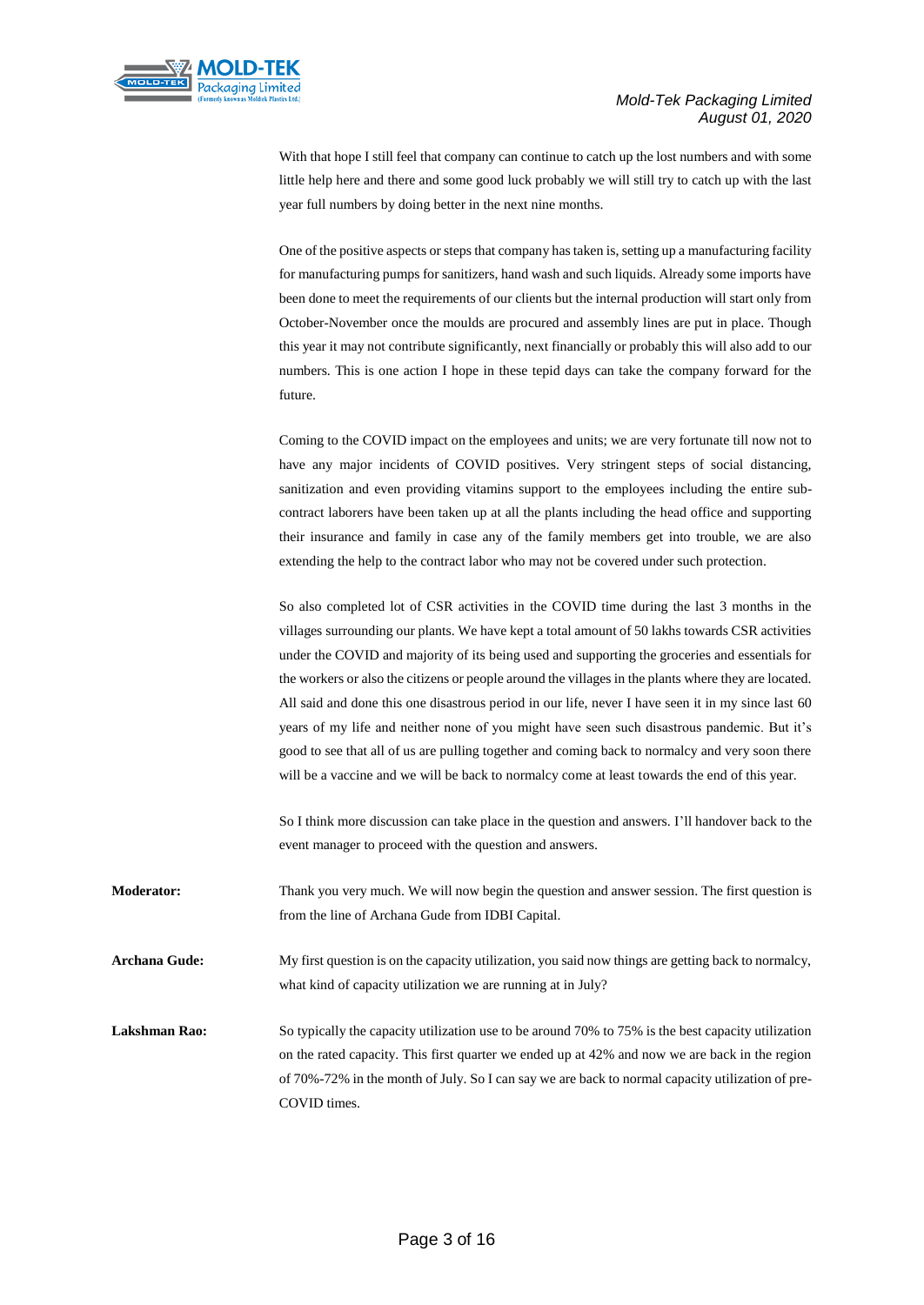

**Archana Gude:** In Q1 we took prudent cost-cutting measures and that has really supported EBITDA margins, so do we essentially in the same kind of cost cutting Q2 for onwards, what kind of sustainable EBITDA margin guidance you would like to quote?

Lakshman Rao: Leaving yes quarter aside we will be back to normal in all terms, not only in top-line but also in EBITDA lines will be back to our Rs. 33-34 per kg kind of a valuation in EBITDA. And I would rather say that there could be some savings in transportation, travel and other staff cost because it's almost near impossible for people to travel and meet the clients, everything is nowadays happening on videoconferencing. So there could be some marginal improvement but I would rather keep it there between Rs. 33 and 34 per kg will be the future EBITDA margin in kg terms.

- **Archana Gude:** This Asian Paints management gave good guidance, there were like June volumes were almost 14% up YOY for them. So do you think now for Paint segment even we should be back on the track and that should start contributing like it used to pre-COVID levels?
- Lakshman Rao: Yes Asian Paints case we see that number is picking up really from June, even in July it is as good but that's not the same with the rest of the Paint industry. They are still maybe a month or two lagging, people are talking about improvement in August, some companies like Berger improved in July for us but Akzo Nobel is indicating stronger August which is supposed to be let's say taking it at about 100, now currently it is around 70. So it will be reaching 100 in August is what they are saying, I need to wait and see. But I would not say that the Paint industry will be back to normal like Asian Paints, in the case of other leaders it might take some time. But returns are positive, so hopefully if it sustains we will gain some traction and at least meet the last year numbers.
- **Moderator:** The next question is from the line of Ankit Merchant from Reliance Securities.

**Ankit Merchant:** Can you just help us out with the volume growth for each of the segment and the value growth?

- Lakshman Rao: Yes it's another drop you can say. In the main segment, the drop in the contributions are here, 51% drop in Paint segment, 55% in Lubs and 27% in food an FMCG. In Food and FMCG the drop is least because overall drop is 43.6%, in Food and FMCG it is around 27.7%. Basically that also is due to the drop in sales of ice cream containers. The summer which is typically used to be huge rise in demand for ice creams, this summer turned exactly the reverse. Ice cream has been considered as a taboo and many people stopped consuming ice cream though the sector was open to production in April-May-June, the numbers are very-very minimal. I would say not even 10% to 15% or 20% of what it was the year before. But for the ice cream segment the food industry sales of last year would have been sustained. But due to the particular segment got drastically down demand reduction found, we have ended up Food and FMCG segment also down by 37%.
- **Ankit Merchant:** Can you just repeat the Lubricant part, how much drop did we witness?
- **Lakshman Rao:** 51% in Paint, Lubricant 55% and 27.7% in Food and FMCG.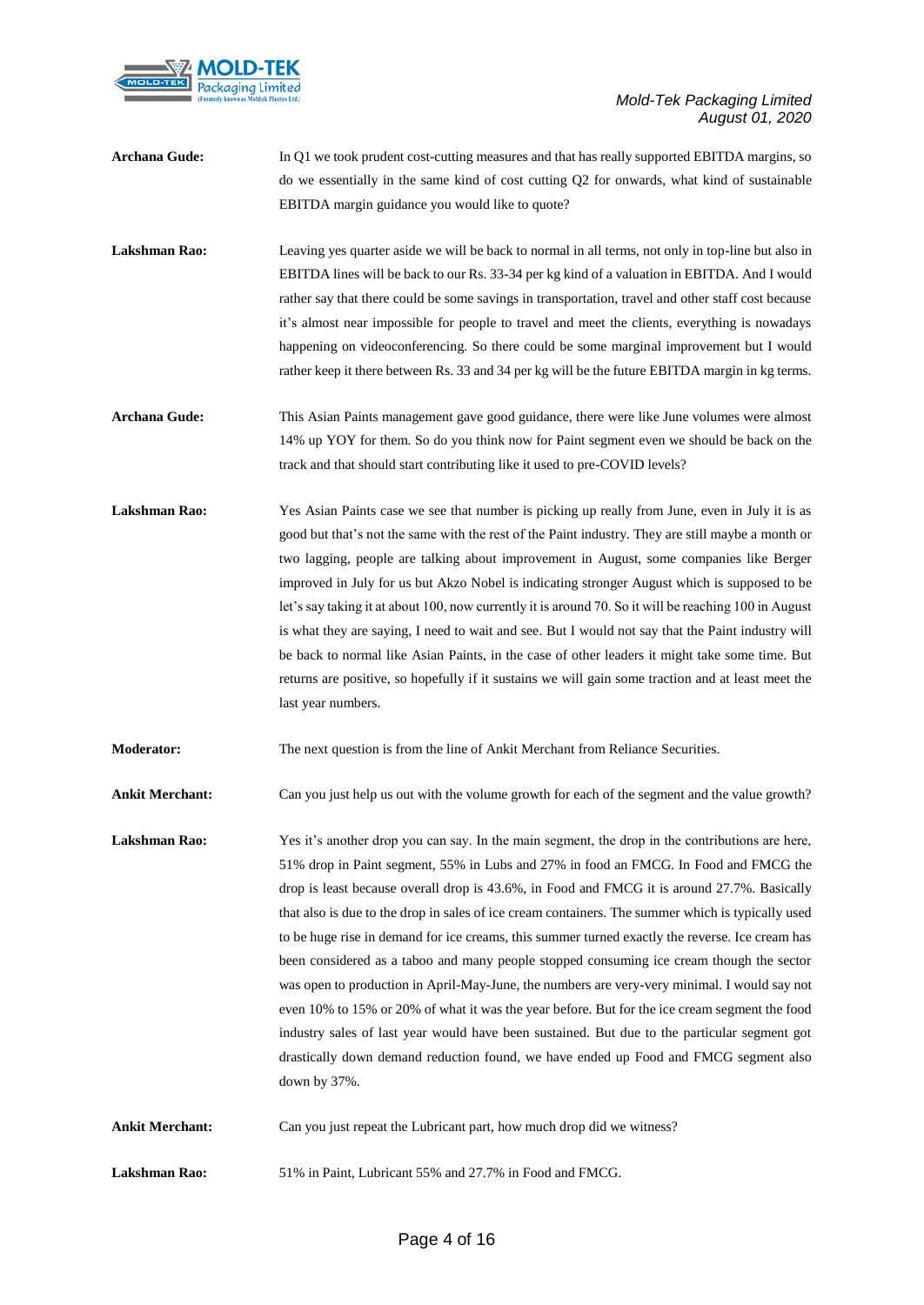

| <b>Ankit Merchant:</b>    | This is the volume decline, right?                                                                                                                                                                                                                                                                                                                                                                                                                                                                                                                                                                               |
|---------------------------|------------------------------------------------------------------------------------------------------------------------------------------------------------------------------------------------------------------------------------------------------------------------------------------------------------------------------------------------------------------------------------------------------------------------------------------------------------------------------------------------------------------------------------------------------------------------------------------------------------------|
| <b>Lakshman Rao:</b>      | Yes this is in terms of rupees. In volume it is 44.6% in Paint, 51% in Lubs and 16% in Food and<br>FMCG.                                                                                                                                                                                                                                                                                                                                                                                                                                                                                                         |
| <b>Ankit Merchant:</b>    | And your gross margins have pretty much remained at the last year level itself and what we have<br>seen that the employee cost to an extent has gone up. So is that because primarily due to lower<br>utilization and over a period of time as a percentage of sales, employee cost will come down?                                                                                                                                                                                                                                                                                                              |
| <b>Lakshman Rao:</b>      | Yes obviously because employee cost has gone up because we can't reduce the cost, most of the<br>employees were long-term and they will be paid and it will certainly come down as the top line<br>gross or the number of tonnes of sale increases. So it is normal level only, in fact directors and<br>top managers continue to take a pay cut for a further period of 3 months whereas other employees<br>being paid full ones the company start improving its numbers June onwards. So the cost of per<br>employee cost will certainly be at par or little less than last year in the remaining nine-months. |
| <b>Ankit Merchant:</b>    | Just another question related to the debt, as the debt increase over the last 3 months for us?                                                                                                                                                                                                                                                                                                                                                                                                                                                                                                                   |
| <b>Lakshman Rao:</b>      | Debt increment is not there. We have not borrowed in a long-term debt and the working capital<br>bank borrowings keep varying. That also stayed more or less at the same level. Now in fact we<br>have invested for some of the machines which we have ordered last year. They have already<br>arrived and the total of around 7 crores company has already paid towards those machines. Debt<br>after April is around 3.5 crores without any borrowing.                                                                                                                                                         |
| <b>Ankit Merchant:</b>    | Are we seeing any problems related to our receivables from any of the manufacturers or the<br>payment continues to be on time?                                                                                                                                                                                                                                                                                                                                                                                                                                                                                   |
| <b>Lakshman Rao:</b>      | Most of our clients are all blue-chip clients in different industries Paint, Lub, or Food and FMCG<br>and in case of medium-sized companies who are new to our business, they generally pay in<br>advance. But yes there could be small numbers like few lakhs can still become bad debts in the<br>current quarter compared to the previous quarter but that's not going to be sizable.                                                                                                                                                                                                                         |
| <b>Moderator:</b>         | The next question is from the line of Naushad Chaudhary from Systematix.                                                                                                                                                                                                                                                                                                                                                                                                                                                                                                                                         |
| <b>Naushad Chaudhary:</b> | Question is on the CAPEX side; for this year we had around Rs. 18 to 20 crores of CAPEX plan<br>and including this new thing which you have announced sanitizer pumps which I believe will<br>need around Rs. 12 crores of CAPEX. So this is including in our Rs. 20 crores of CAPEX plan<br>or is it additional on Rs. 20 crores?                                                                                                                                                                                                                                                                               |
| Lakshman Rao:             | No, this is inclusive. Maybe it may move up to 25 crores because as the things become normal<br>we need to add some balancing equipment for our Food and FMCG lines and also maybe a new<br>additional building block, so in which case the CAPEX can go up marginally to 23 to 25 crores.<br>This is inclusive of the project cost for the pumps.                                                                                                                                                                                                                                                               |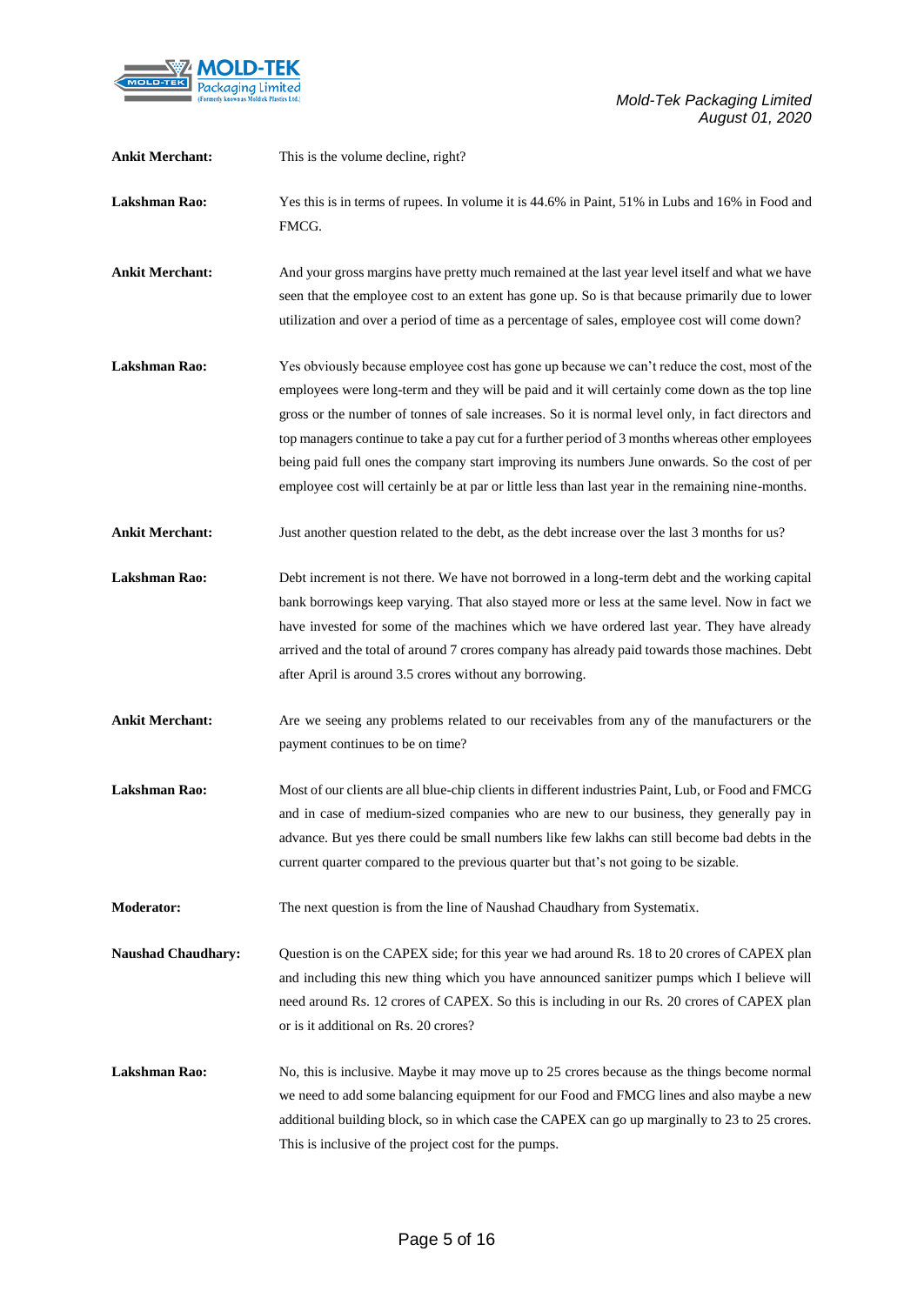

- **Naushad Chaudhary:** Two questions year on this sanitizer pump CAPEX plan; how much of revenue potential you see from this CAPEX and would this line be fungible for other products, so suppose tomorrow if you don't have must demand of these pumps, would we be able to use it for some other products?
- Lakshman Rao: Yes the beauty of injection molding is the machines are fungible 100%, only the molds become specific for a particular product. So the molds in case of drop in demand may become redundant but we see that not only for sanitizer the same pumps can be used for the hand wash and other liquids and there is a severe shortage of pumps capacity in the country. So even if the COVID is past and we all back to normal days, there is sufficient demand for good quality pumps in India which were previously being imported from China majority. So we still feel that there will be reasonable demand to continue the business on the long run. In case of negative developments like sudden drop and lack of demand in this segment, those machines can be completely used. So almost say, 70% of the investment is fungible and the rest of the 30%-35% for molds and assembly lines may become redundant.
- **Naushad Chaudhary:** And what kind of revenue this investment can generate for us?
- Lakshman Rao: At full capacity it can definitely add around 40 to 45 crores turnover at the top line with a decent EBITDA margins close to Rs. 35-37 per kg. But this year I don't expect that it may be only for 3-4 months, so it will take a lot of learning and lot of stabilizing the operations. But next full year we see a decent contribution from this segment.
- **Naushad Chaudhary:** So commissioning of this plant is done and we are doing stabilization and other stuff or when do we expect commissioning?
- Lakshman Rao: Commissioning will happen by end of October, middle of October and supplies may start partially in October but mainly from November onwards. But different products and different applications, different lines require to stabilize the pump fitments and various quality tests they have to pass through. But once that happen the numbers can shoot up.
- **Naushad Chaudhary:** So we should expect by 4Q some revenue should start coming in?

Lakshman Rao: Yes in the fourth quarter the numbers can start coming in.

- **Naushad Chaudhary:** On the margin side, despite such a steep drop in our revenue, we have maintained a decent margin at EBITDA level. I believe this is due to benefit of our product mix, apart from this our cost reduction is there any other factor which is also playing for our margin like raw material benefit or something one-off which has helped on the margin?
- Lakshman Rao: Not really, the most important thing is we never compromise on pricing and especially in Food and FMCG, we are in a position to command a decent premium which we continue to do so in this quarter also, especially so because many companies were going for packaged food in these days and they find all these years they were mainly looking at cost savings and not able to spend on packaging for the packaged food. But today they identified that importance of good hygienic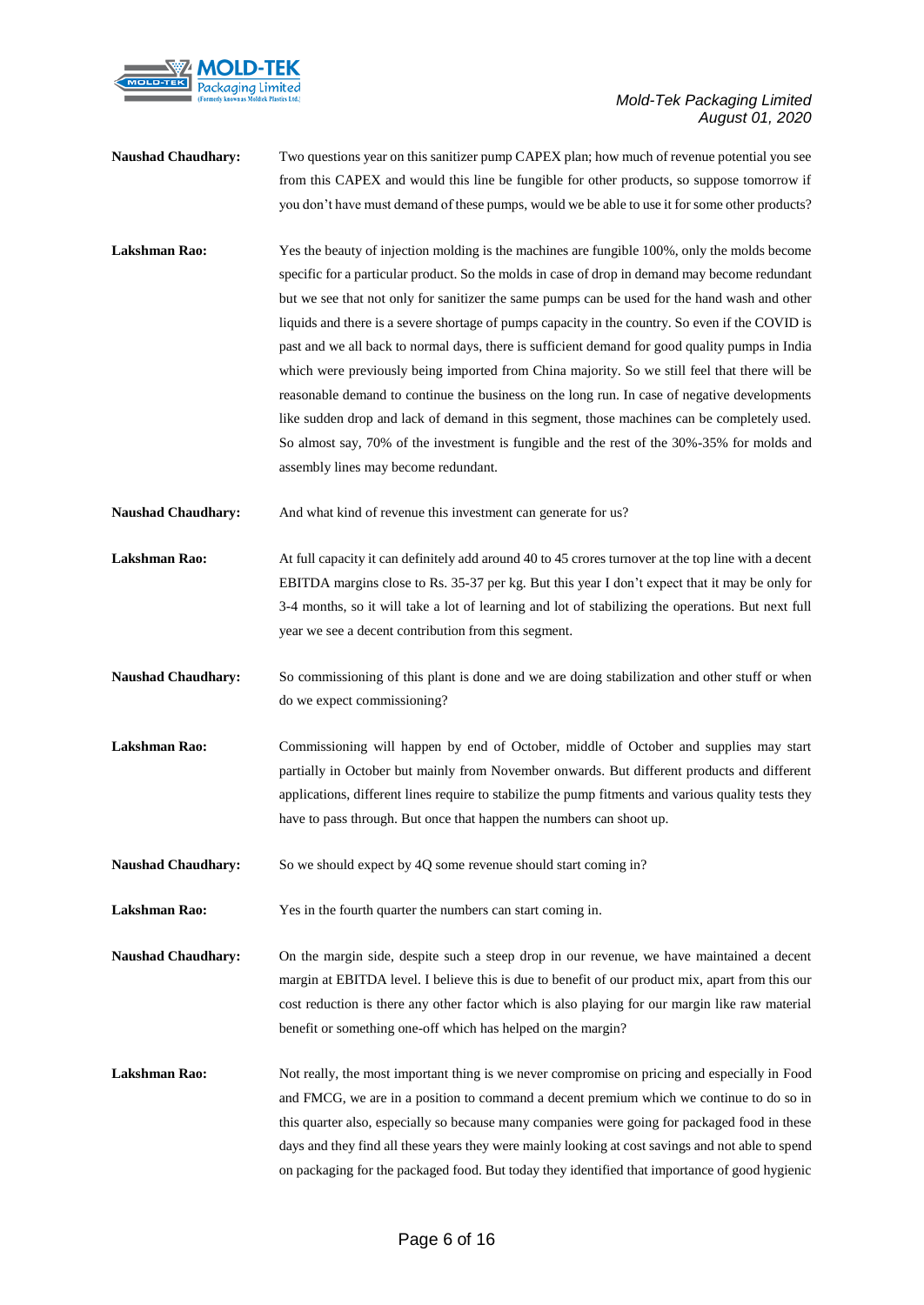

packaging like IML, so some segments there is improved demand. But one of the major setbacks as I explained is ice cream which is really impacted the food packaging numbers this year. Otherwise things would have been at least normal given the surge in demand from other packaged food segment.

- **Naushad Chaudhary:** Lastly two quick bookkeeping questions, you have shared volume growth number. If you can share the absolute number, how much tonnage of sales we did in this quarter?
- Lakshman Rao: This tonnage is 3713 as against 6300 in the Q1 last year.
- Naushad Chaudhary: And how much was from Paint, Lub and F&F?
- **Lakshman Rao:** It is 1814 Paint, 900 Lubs and about 1000 Food and FMCG.
- Naushad Chaudhary: The revenue number if you can share of Paint, Lub and F&F?
- **Lakshman Rao:** Revenue number of Paint is 27.5%, Lub is around 14%, Food is 20.1%.

**Moderator:** The next question is from the line of Sonia Vernekar from Equentis PMS.

- **Sonia Vernekar:** I have a small question, you mentioned that we are facing manpower issue and that tendency is at 70% to 75%. But still we have managed to reach our pre-COVID capacity utilization, so how are we doing that? And what strategies we will be going ahead with to increase this manpower to get more people to work?
- Lakshman Rao: As far as reduction in the manpower is concerned, it is there everywhere and utilizing them more effectively is what we are able to do. Our people like the supervisors are also getting involved in the critical activities like quality checks specially where being of mass production we used to have lot of people working on visual inspection. So that area some of the staff members have taken over and releasing our people to operate on the machines. And wherever it's possible and people are ready to do we have made them work on 12 hour shift with over time and we have providing both lunch and dinner. Earlier it used to be one meal but now we are offering all the people whether they work allows or not, they can have both subsidized lunch and dinner, so that they are also motivated to work for 12 hours and have the both meals which are cooked hygienically with better protein and better mix of all ingredients that are needed in this time of the day. So these small-small things are enabling us to run the show even at 90% of normalcy with 75% of the actual labor present. And going forward we are also now providing medicines or vitamins for all the employees right up to the subcontract labor, some 1.5 lakh vitamin tablets are being procured and distributed right at the gate on a daily basis to all the employees were entering the premises to ensure that their immunity system improves. These small things are also making difference in more labor or mainly the subcontract people coming over to work with Mold-Tek compared to the other nearby industries. So not great tricks of the trade but basically it will make sure that they are also safe and they will keep our interest also in their mind. So that is what is helping us to attract slowly the improving in the attendance.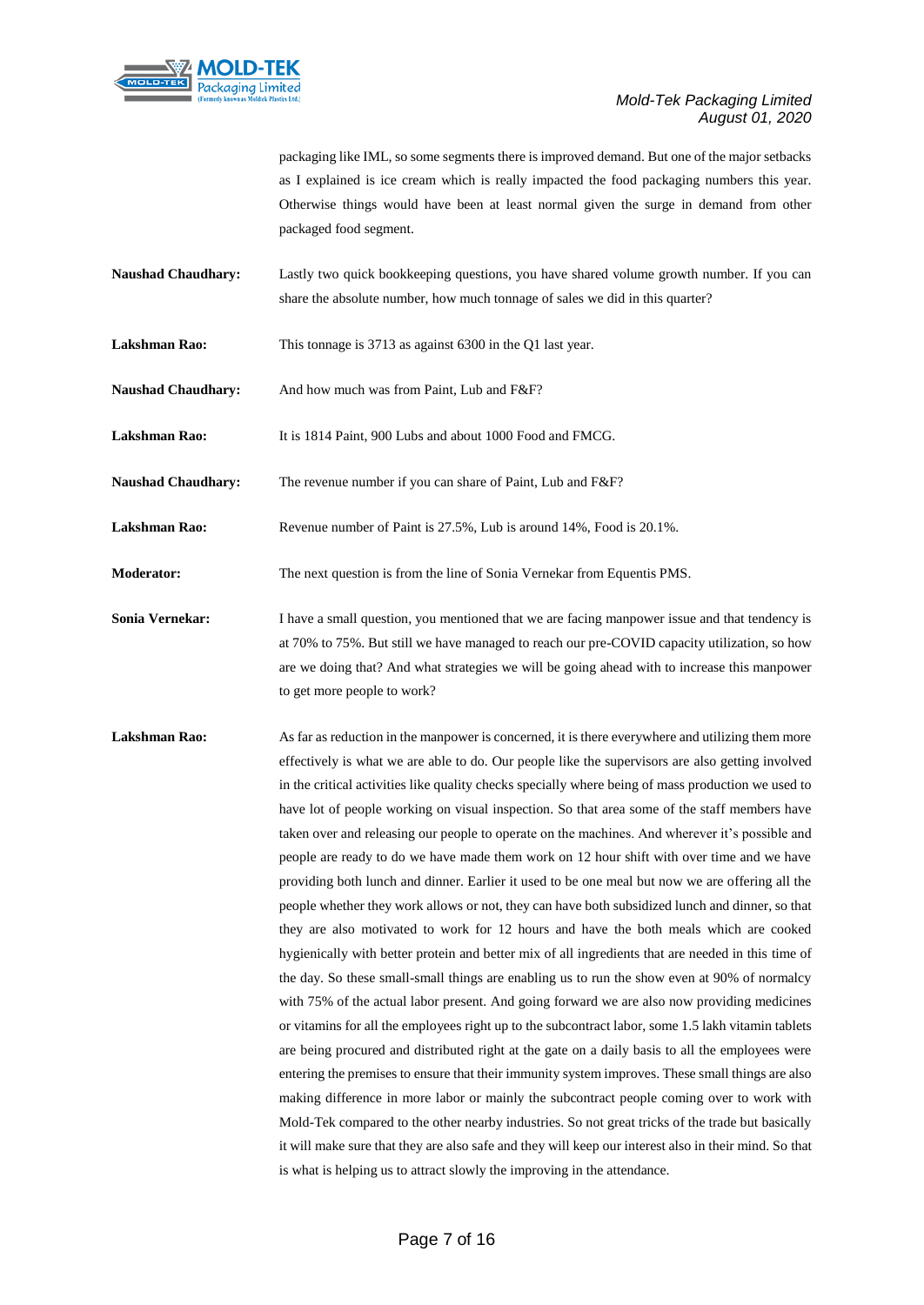

| Sonia Vernekar:      | By when you expect this to normalize?                                                                                                                                                                                                                                                                                                                                                                                                                                                                                                                                                                                                                                              |
|----------------------|------------------------------------------------------------------------------------------------------------------------------------------------------------------------------------------------------------------------------------------------------------------------------------------------------------------------------------------------------------------------------------------------------------------------------------------------------------------------------------------------------------------------------------------------------------------------------------------------------------------------------------------------------------------------------------|
| <b>Lakshman Rao:</b> | That's a big question because the cases are still increasing, only thing is what I hear from the<br>news that the impact of COVID in terms of the kind of death rate or the criticality is coming<br>down thanks to the medicines availability and care that is being taken by people in general,<br>especially in Telangana. If you see the mortality rate is very low here, so probably the ability to<br>face the pandemic is improving in the people and that's what is everybody hoping. That's the<br>day when we can see normalcy but I think it will continue for at least 4 to 6 months before we<br>see a total relief.                                                  |
| <b>Moderator:</b>    | The next question is from the line of Akhil Parekh from Elara Capital.                                                                                                                                                                                                                                                                                                                                                                                                                                                                                                                                                                                                             |
| <b>Akhil Parekh:</b> | My first question is on the containers for the hand sanitizer which you mentioned, so mostly<br>these contenders if I am not mistaken are the blow-molded containers while our expertise lye in<br>the injection molded containers. So would you be able to shed some light on this?                                                                                                                                                                                                                                                                                                                                                                                               |
| <b>Lakshman Rao:</b> | The edible oil containers, we made some minor corrections in the caps and make it suitable for<br>fitting a pump, so some sanitizing companies are finding it very user-friendly because it looks<br>elegant and can be kept right in the office desk or in a mall where mass consumption of sanitizer<br>is required. So couple of them are successfully launched in the last month and another big brand<br>is introducing in this month. But these numbers are not very big to talk about but that will add<br>whatever new applications for our existing pack. So this is basically our 5 liter edible oils back<br>which we have modified to suit to the pump of a sanitizer. |
| <b>Akhil Parekh:</b> | Any visibility are we seeing because you mentioned that we are putting up an additional line and<br>we are building molds for the containers for the pumps, so any of the big clients have hinted us<br>that they will procure from us?                                                                                                                                                                                                                                                                                                                                                                                                                                            |
| <b>Lakshman Rao:</b> | Yes, we have couple of clients in principal committed to us, one is Asian Paints, another is Wipro<br>and we are also in talk with ITC, Apollo at various stages of finalization. But everybody's<br>looking forward to the sample before they give the final commitment but definitely has shown<br>interest to go with us.                                                                                                                                                                                                                                                                                                                                                       |
| <b>Akhil Parekh:</b> | And this will be margin accretive or dilutive product compared to Food and FMCG products?                                                                                                                                                                                                                                                                                                                                                                                                                                                                                                                                                                                          |
| <b>Lakshman Rao:</b> | It is equivalent. More or less equivalent to Food and FMCG.                                                                                                                                                                                                                                                                                                                                                                                                                                                                                                                                                                                                                        |
| <b>Akhil Parekh:</b> | IML and non-IML part if you can please give tonnage wise how much would be these and the<br>value wise also?                                                                                                                                                                                                                                                                                                                                                                                                                                                                                                                                                                       |
| Lakshman Rao:        | Food and IML regular has become around 62.5% as compared to 60.8% last year.                                                                                                                                                                                                                                                                                                                                                                                                                                                                                                                                                                                                       |
| <b>Akhil Parekh:</b> | This is for IML?                                                                                                                                                                                                                                                                                                                                                                                                                                                                                                                                                                                                                                                                   |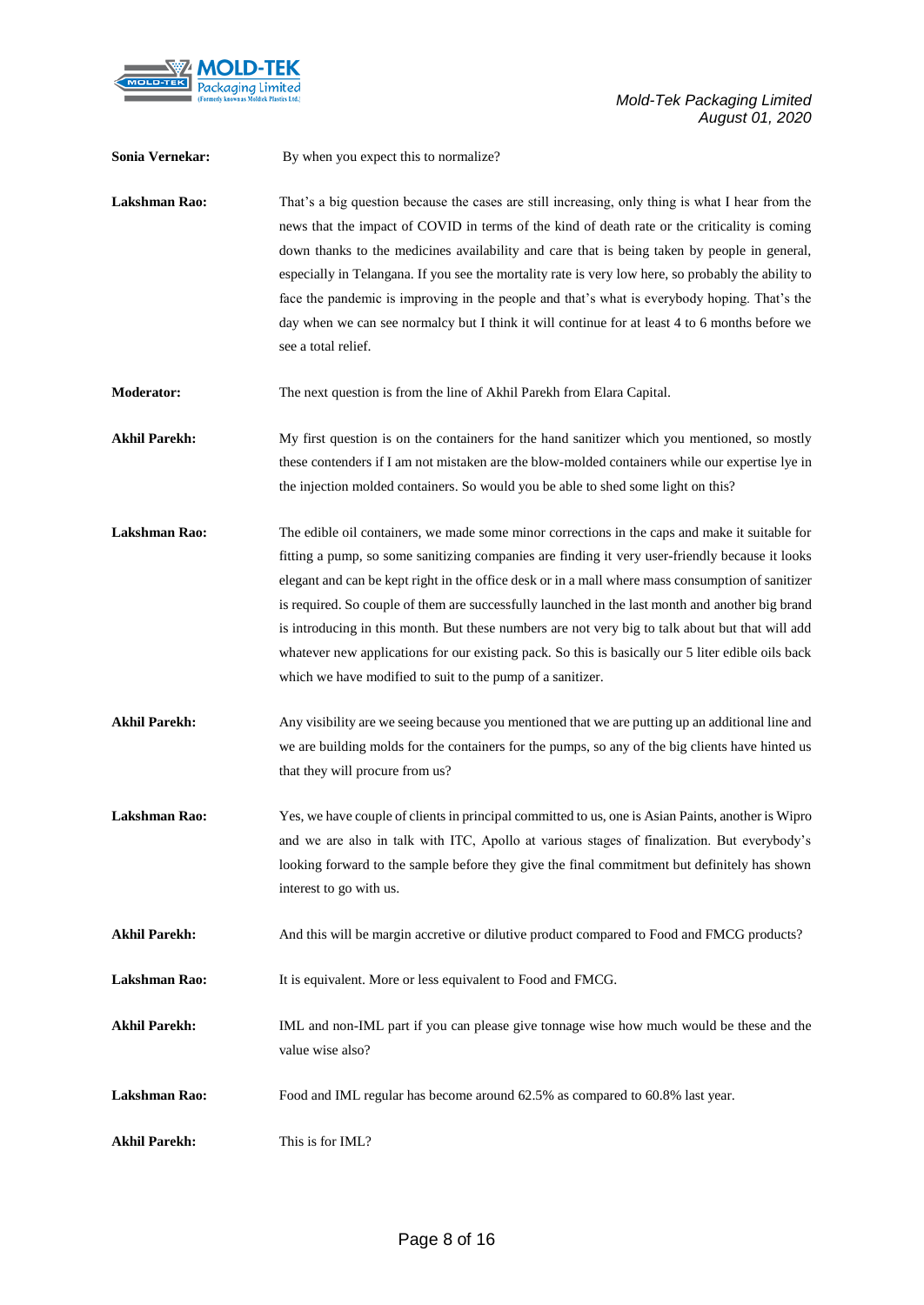

| <b>Lakshman Rao:</b> | IML.                                                                                                                                                                                                                                                                                                                                                                                            |
|----------------------|-------------------------------------------------------------------------------------------------------------------------------------------------------------------------------------------------------------------------------------------------------------------------------------------------------------------------------------------------------------------------------------------------|
| <b>Akhil Parekh:</b> | This is volume wise?                                                                                                                                                                                                                                                                                                                                                                            |
| Lakshman Rao:        | 62.5% in tonnage, so there is a gradual improvement over the last year Q1. But this quarter is<br>not a quarter to really make comparisons because the sales are not really in line with what they<br>used to be.                                                                                                                                                                               |
| <b>Akhil Parekh:</b> | I didn't catch up, you said 62.5% in tonnage wise you are saying it IML?                                                                                                                                                                                                                                                                                                                        |
| Lakshman Rao:        | Tonnage wise from 60.8% last year.                                                                                                                                                                                                                                                                                                                                                              |
| <b>Akhil Parekh:</b> | And value wise how much it would be?                                                                                                                                                                                                                                                                                                                                                            |
| Lakshman Rao:        | Value wise 64 crores, more or less same.                                                                                                                                                                                                                                                                                                                                                        |
| <b>Akhil Parekh:</b> | Have you seen any drop in the price realization across our category because if I see the volume<br>growth is slightly lower while value drop is on—I have said—across all                                                                                                                                                                                                                       |
| <b>Lakshman Rao:</b> | Not that because the difference is, the bigger containers of edible oils are sold in this quarter<br>than ice creams containers last year, so the ice cream containers of small but they add more value<br>whereas the Food and FMCG sales of edible oil has improved in this quarter compared to the<br>previous quarter whereas ice cream has really beaten the dust, down by almost 70%-75%. |
| <b>Akhil Parekh:</b> | Would you be able to highlight how much we are expecting from this edible oil segment because<br>I'm assuming it is largely unaffected by COVID and if I remember correctly.                                                                                                                                                                                                                    |
| Lakshman Rao:        | As I remember I don't have but it is certainly better than what it was last year, edible oil is same.                                                                                                                                                                                                                                                                                           |
| <b>Akhil Parekh:</b> | I meant how much is the guidance for the year for the edible oil?                                                                                                                                                                                                                                                                                                                               |
| <b>Lakshman Rao:</b> | No it is increased to 9.8 from 9.1. It was 9.1 crores in the Q1 last year, it is now 9.8 and volume<br>wise 560 tonnes has become 630 tonnes, so there is an improvement of around $12\% -13\%$ in the<br>sale of edible oil packs.                                                                                                                                                             |
| <b>Moderator:</b>    | The next question is from the line of V.P. Rajesh from Banyan Capital Advisors.                                                                                                                                                                                                                                                                                                                 |
| V.P. Rajesh:         | Just very quickly if you can repeat the numbers for Q1 for the business from FMCG and<br>Lubricants business?                                                                                                                                                                                                                                                                                   |
| Lakshman Rao:        | In terms of revenue the Lubricants was 14.39 crores and Food and FMCG was 20.1.                                                                                                                                                                                                                                                                                                                 |
| V.P. Rajesh:         | And you were saying you will be able to potentially post the same numbers you did in last year,<br>so is that in terms of both revenues as well as the EPS or if you can just give some more color<br>around that how do you see the next 2-3 quarter shaping up?                                                                                                                               |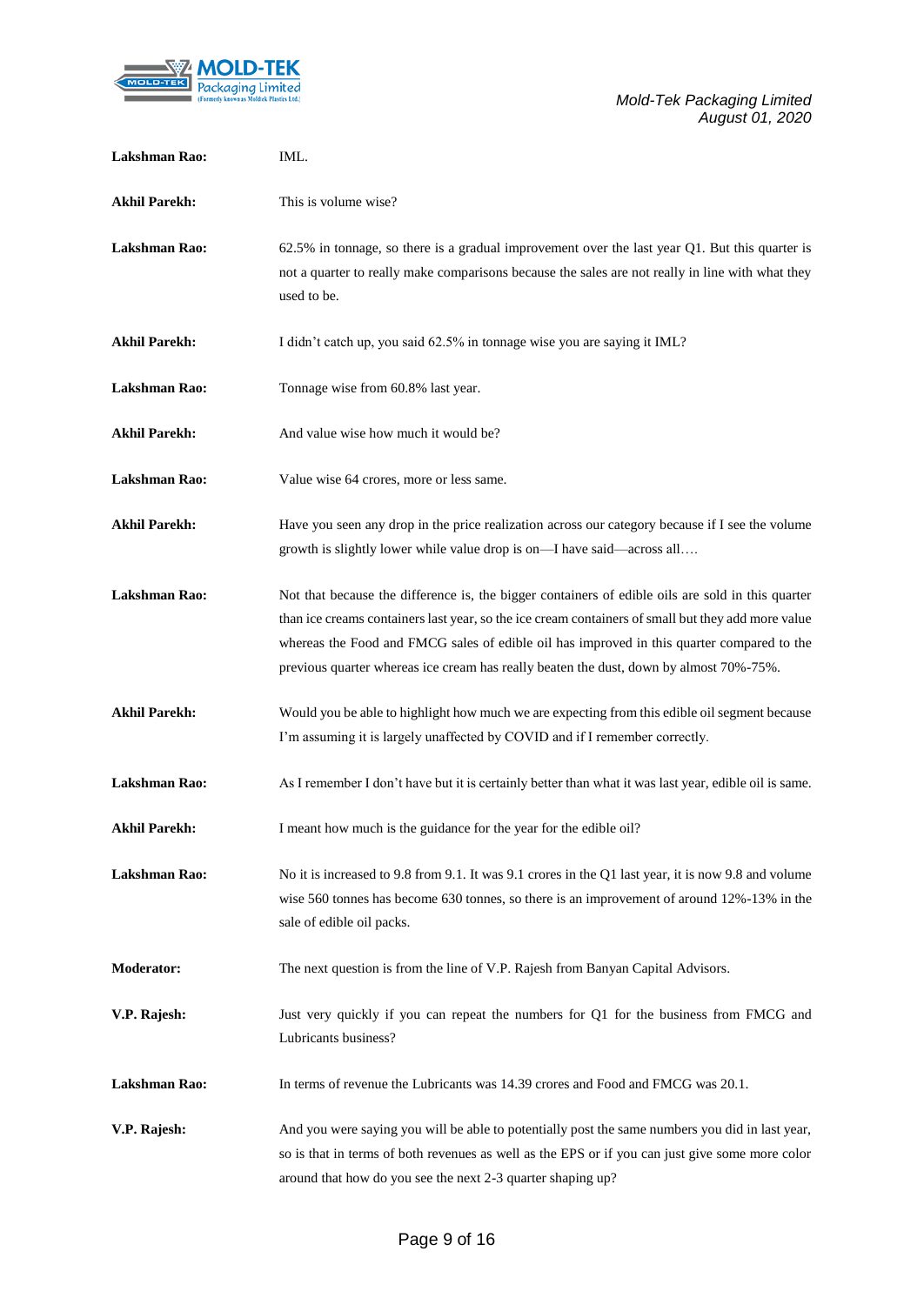

| Lakshman Rao:        | That's our target to be very frank with you. We need to cover whatever 50 crores odd loss of<br>revenue in the first quarter we wish to cover in the remaining nine months. That may be itself a<br>long call but if the pumps business starts in October-November and they start adding about 10<br>to 12 crores per quarter that is hardly for 1-1.5 quarter left in this year by the time and if the<br>numbers in the Paint industry grows up as projected by M/s Asian Paints we may still able to<br>reach somewhere near the top line number of last year. so that is the internal target, I am<br>reasonably confident we will be able to do that unless situation change and things again go back<br>or any further damage happens through this pandemic in terms of labor availability, in terms of<br>drop in demand which today we can't guess.                                                                         |
|----------------------|-------------------------------------------------------------------------------------------------------------------------------------------------------------------------------------------------------------------------------------------------------------------------------------------------------------------------------------------------------------------------------------------------------------------------------------------------------------------------------------------------------------------------------------------------------------------------------------------------------------------------------------------------------------------------------------------------------------------------------------------------------------------------------------------------------------------------------------------------------------------------------------------------------------------------------------|
| V.P. Rajesh:         | How much lead-time from your customers in these various segments, is it like 30 days or 60<br>days or longer than that?                                                                                                                                                                                                                                                                                                                                                                                                                                                                                                                                                                                                                                                                                                                                                                                                             |
| Lakshman Rao:        | The credit period we always have is average around 60 days and that continue to be the same.<br>There are few bad debts happening in the small sectors especially but we are generally protective<br>in terms of taking advance from smaller clients. There are delays to the tune of maybe 7 to 8 is<br>on an average. It is around 3 to 4 days overall increase in the debtor days.                                                                                                                                                                                                                                                                                                                                                                                                                                                                                                                                               |
| V.P. Rajesh:         | But I was actually asking about the order lead time, let's say if Asian Paints is placing an order<br>then they do it 30 days before you have to deliver it or is it longer if you can just give some color<br>on that?                                                                                                                                                                                                                                                                                                                                                                                                                                                                                                                                                                                                                                                                                                             |
| <b>Lakshman Rao:</b> | That's very fast actually; they give twice in a month. Majority of the clients give twice in a<br>month. They call it first phase and second phase. First phase the orders come generally at the<br>end of month for the next month and the second phase come in the middle of the month for the<br>remaining part of the month. So let's say around 25 <sup>th</sup> of this month like July we will be getting<br>to know the first half demand in August and by around 15 <sup>th</sup> -18 <sup>th</sup> of August we would know the<br>demand from second half of August. So the frequencies pretty short, the time gaps are around<br>15 days. Some clients keep even weekly call-ups because their orders are open-ended, volumes<br>are indicative and the real numbers will be given weekly by some clients like Valvoline for<br>example. They give weekly call-ups. Other major clients give typically twice in a month. |
| Moderator:           | The next question is from the line of Karan Bhatelia from Asian Markets Securities.                                                                                                                                                                                                                                                                                                                                                                                                                                                                                                                                                                                                                                                                                                                                                                                                                                                 |
| Karan Bhatelia:      | Just wanted few data points, so how much of sales we did from the new Asian Paint plants at<br>Mysore and Vizag, in metric terms and in crores?                                                                                                                                                                                                                                                                                                                                                                                                                                                                                                                                                                                                                                                                                                                                                                                     |
| Lakshman Rao:        | Mysore and Vizag numbers are comparatively better, basically because last year this time hardly<br>they started. Mysore just started in the month of April, March ending or so and Vizag inaugurated<br>towards end of April last year. So their numbers in the first quarter of last year were almost<br>negligible. But this year though April got very badly affected, May and June the numbers have<br>improved. Current quarter we did almost 11 crores in these two units, so almost $1/6th$ of our<br>turnover has come from that compared to maybe couple of crores last year. Last year it was just<br>beginning.                                                                                                                                                                                                                                                                                                          |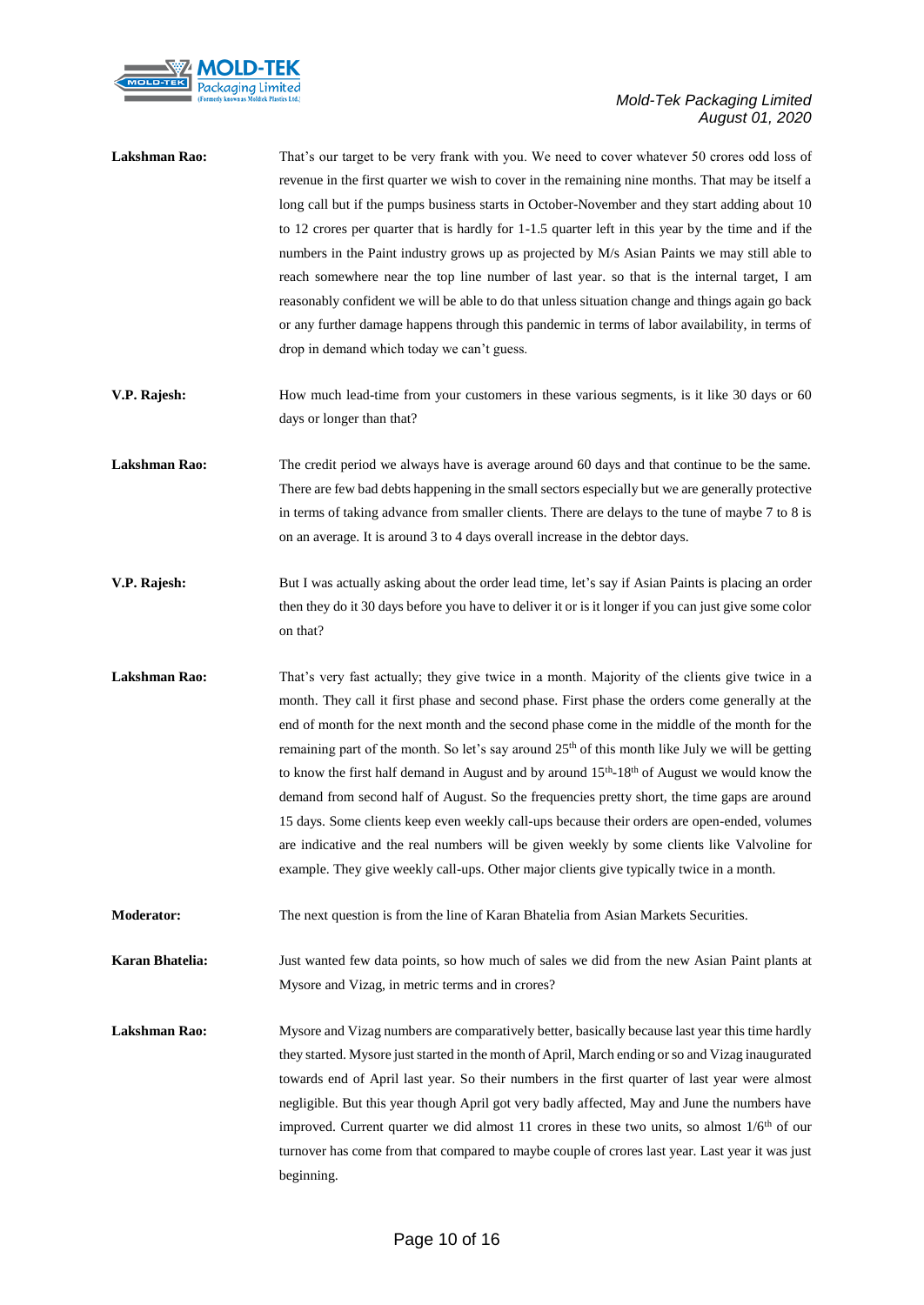

| Karan Bhatelia:        | And in terms of metric tonnes?                                                                                                                                                                                                                                                                                                                                                                                                                                                                                                                                         |
|------------------------|------------------------------------------------------------------------------------------------------------------------------------------------------------------------------------------------------------------------------------------------------------------------------------------------------------------------------------------------------------------------------------------------------------------------------------------------------------------------------------------------------------------------------------------------------------------------|
| <b>Lakshman Rao:</b>   | Metric tonnes you take around 300 to 330 tonnes production as against 100 tonnes, 654 tonnes<br>for 12 crores.                                                                                                                                                                                                                                                                                                                                                                                                                                                         |
| <b>Karan Bhatelia:</b> | And how are we seeing things on the raw material side because we have seen massive volatility<br>in raw material in the crude side, so how do we see things shaping up there?                                                                                                                                                                                                                                                                                                                                                                                          |
| <b>Lakshman Rao:</b>   | As I told you many times the raw material prices are always adjusted within a maximum span<br>of one month with all our clients in the base pricing. So cover price movement will not have<br>complete relation with the raw material pricing, it's only partially they are both linked and<br>whatever happens this month we pass it on to them next month, either up or down. So raw<br>material prices doesn't matter, only they matter in lookingthe revenue number may look big<br>or small that's why we always consider our numbers in tonnes or per ton basis. |
| Karan Bhatelia:        | I was asking because there was sudden volatility in the crude prices.                                                                                                                                                                                                                                                                                                                                                                                                                                                                                                  |
| <b>Lakshman Rao:</b>   | But that didn't really result in a very drastic drop, certainly there is a drop, for example the last<br>12 months average is 85.7 for the raw material has become 75.5 in this quarter from 85 last year<br>to this quarter 75, so there is a considerable drop. But whatever drop majority we will pass it on<br>to the clients.                                                                                                                                                                                                                                     |
| <b>Karan Bhatelia:</b> | Any clarity on the Kanpur plant that we were talking about?                                                                                                                                                                                                                                                                                                                                                                                                                                                                                                            |
| <b>Lakshman Rao:</b>   | Kanpur plan most probably will be deferring this year because it's not possible to go out and<br>build a plant in this kind of COVID condition. So we have already intimated both our clients<br>Nerolac and Berger that this year we will not be going ahead with the plant. If things stabilize<br>by beginning of next year we will certainly take it up in the middle of next calendar year. We<br>certainly deferred the plant for this year.                                                                                                                     |
| Karan Bhatelia:        | The enquiries for sippers and for Zomato, Swiggy, detergents, dates, so all these are on or even<br>they are delayed given the current scheme of things?                                                                                                                                                                                                                                                                                                                                                                                                               |
| Lakshman Rao:          | Everybody is affected, you name it but companies in the Food industry are reasonably better off<br>in April and May compared to others and these dates, we found 2-3 clients who are buying<br>detergents, we have added couple of clients. But when things are so dull and their own<br>production is not running nobody would be inclined towards innovations and trying new tricks<br>in the trade. So generally the outlook is pessimistic to try anything new. But as we shackle out<br>things will start moving normal maybe in couple of quarters.              |
| Karan Bhatelia:        | We were facing issues with Mondelez since last couple of quarters we have seen sales declined,<br>so now what steps have been taken and how do we see FY21 as a whole, not considering the<br>impact of COVID, so can we achieve the normalcy sales that we used to achieve 2 years back?                                                                                                                                                                                                                                                                              |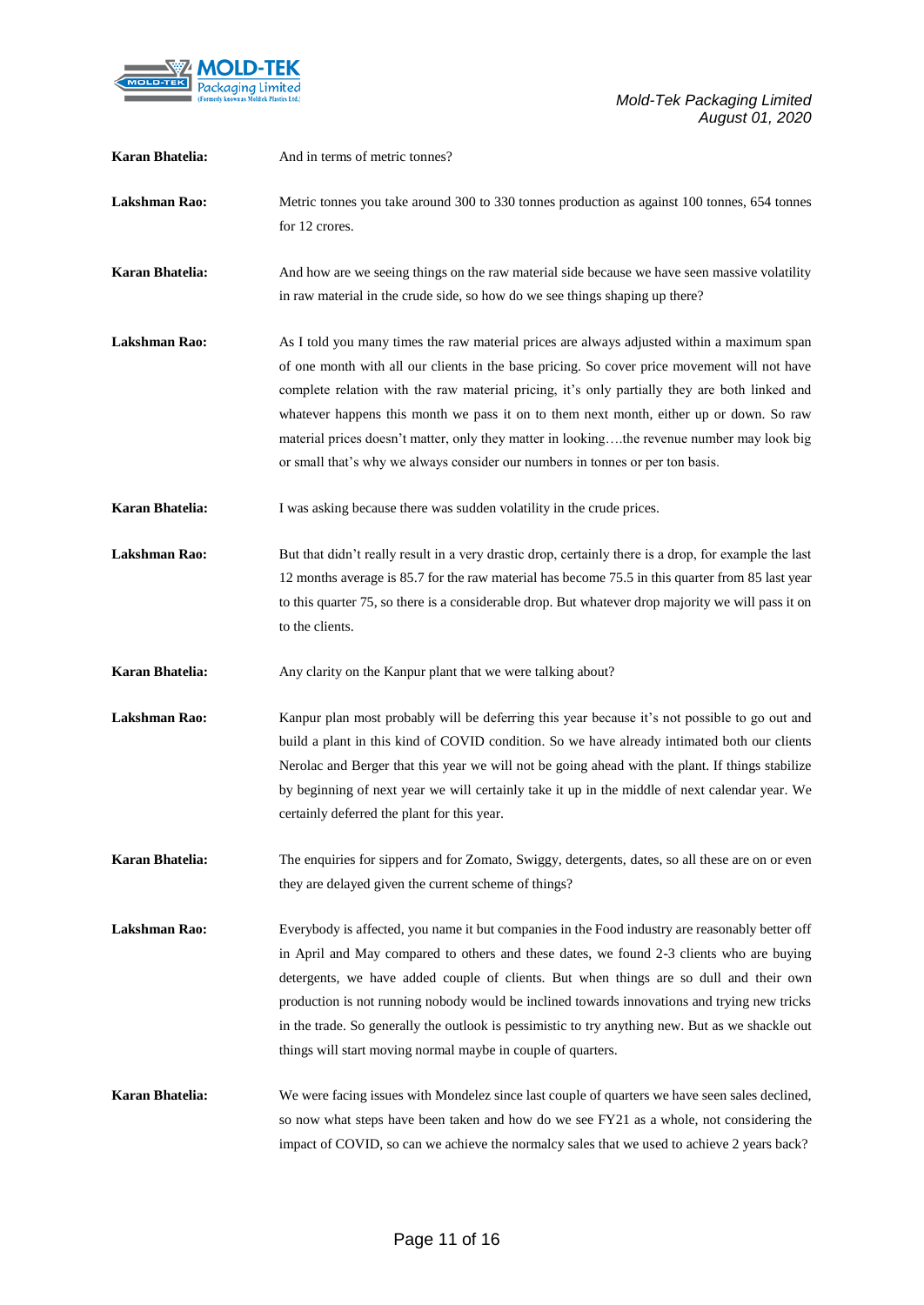

| <b>Lakshman Rao:</b>   | In Mondelez alone or you are talking about the entire company?                                                                                                                                                                                                                                                                                                                                                                                                                                                                                                                                                                                            |
|------------------------|-----------------------------------------------------------------------------------------------------------------------------------------------------------------------------------------------------------------------------------------------------------------------------------------------------------------------------------------------------------------------------------------------------------------------------------------------------------------------------------------------------------------------------------------------------------------------------------------------------------------------------------------------------------|
| Karan Bhatelia:        | No sales to Mondelez.                                                                                                                                                                                                                                                                                                                                                                                                                                                                                                                                                                                                                                     |
| <b>Lakshman Rao:</b>   | Mondelez alone things are not really good, actually the deterioration in their numbers is<br>continuing. Their numbers actually in this quarter were pretty low, is one of the other reasons<br>for the Food and FMCG to fall otherwise it would have been at least at same level as last year<br>because they are more concentrating on biscuits than on this fancy kids items and they say that<br>they are going back to the basics for the time being and probably from the third quarter we will<br>start picking up better numbers. But the overall numbers for this year will be certainly down<br>compared to last year by reasonable percentage. |
| Karan Bhatelia:        | But we were also planning to manufacture different sizes for Mondelez because they had gone<br>for slightly different packaging sizes, so still that did not work                                                                                                                                                                                                                                                                                                                                                                                                                                                                                         |
| <b>Lakshman Rao:</b>   | Yes they mentioned that and we even developed the prototypes and all but they dropped that<br>idea. Last year, towards end of last year I think November or so they mentioned to reduce the<br>pack size to save cost and make the container and more numbers but they dropped their idea.<br>Now currently there is no such discussion about changing the pack, its continuing as this but<br>their numbers have come down considerably.                                                                                                                                                                                                                 |
| Karan Bhatelia:        | Reducing the pack size, wont it benefit us because smaller the pack size we are better off at the<br>margins level?                                                                                                                                                                                                                                                                                                                                                                                                                                                                                                                                       |
| <b>Lakshman Rao:</b>   | Agreed but it is the final call to be taken by Mondelez, so they decided to continue as it is. So<br>we couldn't push them and in these COVID time I think                                                                                                                                                                                                                                                                                                                                                                                                                                                                                                |
| <b>Karan Bhatelia:</b> | Any yearly number can you guide, maybe number for FY20, rupees in crores or what was the<br>average 5 years back or something like that?                                                                                                                                                                                                                                                                                                                                                                                                                                                                                                                  |
| Lakshman Rao:          | They are down considerably in these first 3 months is what I can say. You can send a query and<br>I will ask Ram Babu to answer but in the first 3 months the numbers are considerably down.                                                                                                                                                                                                                                                                                                                                                                                                                                                              |
| Moderator:             | The next question is from the line of Shailee Parekh from Prabhudas Lilladher.                                                                                                                                                                                                                                                                                                                                                                                                                                                                                                                                                                            |
| <b>Shailee Parekh:</b> | I have two questions, one was I just wanted to reconfirm the volume numbers that you shared<br>for the Vizag and Mysore plant for this quarter, did you say 654 tonnes for Q1?                                                                                                                                                                                                                                                                                                                                                                                                                                                                            |
| Lakshman Rao:          | 650 tonnes for Q1 and the sale number is 11.72 crores.                                                                                                                                                                                                                                                                                                                                                                                                                                                                                                                                                                                                    |
| <b>Shailee Parekh:</b> | And this number last year you said in value term was just a couple of crores and in volume<br>terms                                                                                                                                                                                                                                                                                                                                                                                                                                                                                                                                                       |
| <b>Lakshman Rao:</b>   | No, it is not so less, it is around 8 crores, so it's gone up by almost 50%.                                                                                                                                                                                                                                                                                                                                                                                                                                                                                                                                                                              |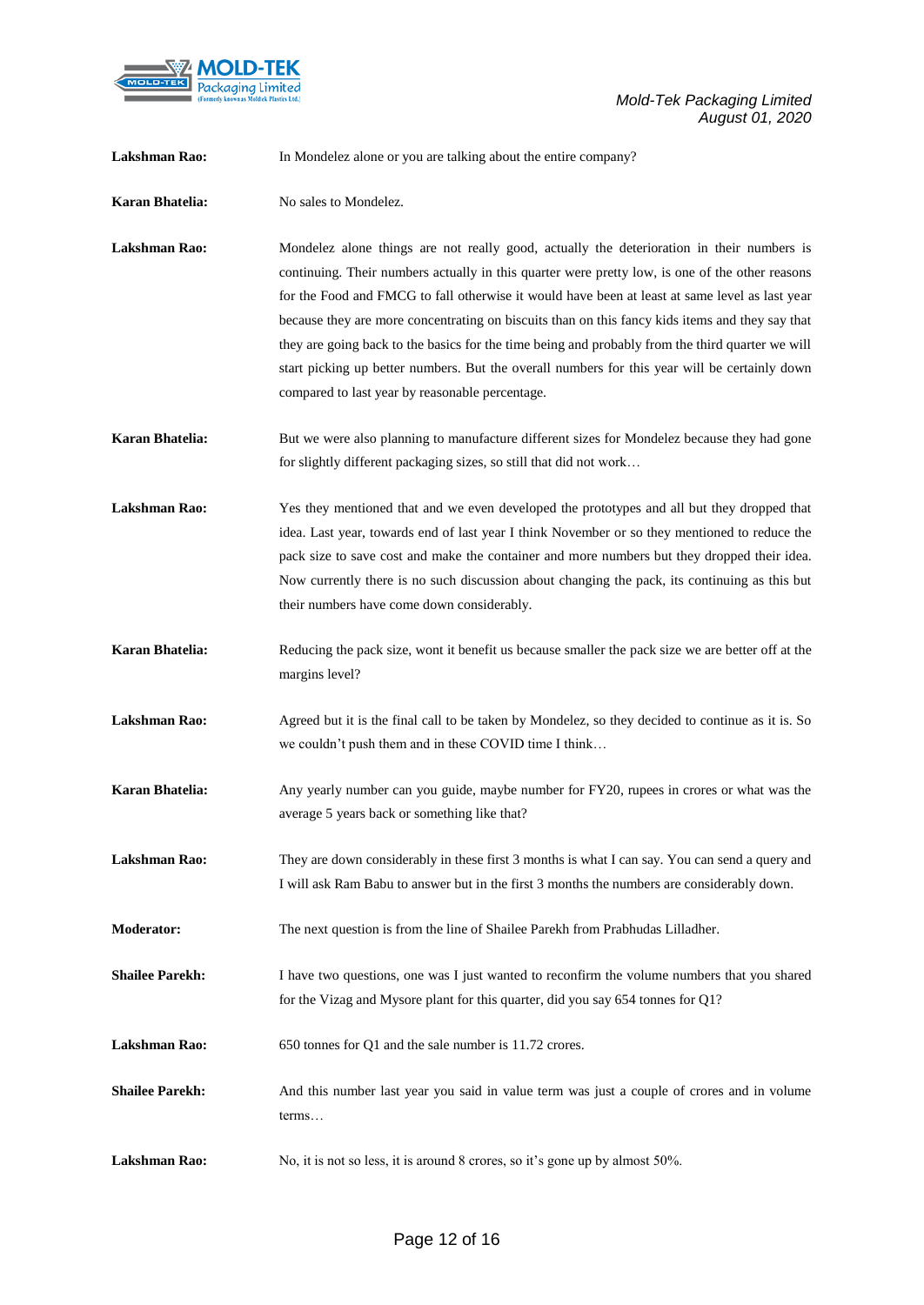

| <b>Shailee Parekh:</b>     | In terms of volume did you say 100 tonnes last year?                                                                                                                                                                                                                                                                                                                                                                                                                                                                                                                                                                                                                                                                                                                                                                                                                                                                                                                                                                                                                                                    |
|----------------------------|---------------------------------------------------------------------------------------------------------------------------------------------------------------------------------------------------------------------------------------------------------------------------------------------------------------------------------------------------------------------------------------------------------------------------------------------------------------------------------------------------------------------------------------------------------------------------------------------------------------------------------------------------------------------------------------------------------------------------------------------------------------------------------------------------------------------------------------------------------------------------------------------------------------------------------------------------------------------------------------------------------------------------------------------------------------------------------------------------------|
| <b>Lakshman Rao:</b>       | 8 crores means this must have been around 450 tonnes.                                                                                                                                                                                                                                                                                                                                                                                                                                                                                                                                                                                                                                                                                                                                                                                                                                                                                                                                                                                                                                                   |
| <b>Shailee Parekh:</b>     | And my second question was you did share the volume and value breakup for the edible oil<br>segment, could we get the same data for the thin walled the curd and the ice cream segment as<br>well?                                                                                                                                                                                                                                                                                                                                                                                                                                                                                                                                                                                                                                                                                                                                                                                                                                                                                                      |
| <b>Lakshman Rao:</b>       | The other than edible oil sales the numbers have fallen in the ice cream segment considerably. I<br>think it is down by almost 26%, put together that means other than edible oil, in the thin walled<br>drop is around 26%.                                                                                                                                                                                                                                                                                                                                                                                                                                                                                                                                                                                                                                                                                                                                                                                                                                                                            |
| <b>Shailee Parekh:</b>     | In value terms you are telling me?                                                                                                                                                                                                                                                                                                                                                                                                                                                                                                                                                                                                                                                                                                                                                                                                                                                                                                                                                                                                                                                                      |
| <b>Lakshman Rao:</b>       | In terms of value and volume more or less same, 24% in value and 26% in volume.                                                                                                                                                                                                                                                                                                                                                                                                                                                                                                                                                                                                                                                                                                                                                                                                                                                                                                                                                                                                                         |
| <b>Moderator:</b>          | The next question is from the line of Mehernosh Panthaki from Dhanki Securities.                                                                                                                                                                                                                                                                                                                                                                                                                                                                                                                                                                                                                                                                                                                                                                                                                                                                                                                                                                                                                        |
| <b>Mehernosh Panthaki:</b> | You even had plans to enter to the agrochemical segment and around a couple of quarters back<br>you had given in the press release that we are in talks with several clients and in the agrochemical<br>segment you are citing a very strong opportunity. Now quite understandable that currently there<br>is a slowdown but just wanted to get an update on the same, is the project completely on hold or<br>we are progressing on that front as well?                                                                                                                                                                                                                                                                                                                                                                                                                                                                                                                                                                                                                                                |
| <b>Lakshman Rao:</b>       | Actually when we started that this COVID started in a big way and we are still in touch with<br>couple of them. That is not a very huge segment by itself for pails because they mainly use roto-<br>drums and blow molding containers in their overall segment of packaging, drums and blow<br>molding containers occupy almost 80% to 90% which we are trying to gradually replace with<br>pails. So that process of change in this period is becoming more tough but we are still in touch<br>with them, thus numbers may not improve this year because the ability to meet the clients,<br>conduct the various tests and transportation test, nobody has either the mobility nor the time and<br>resources to do such experiments now. So those things will be on the backburner at least for the<br>time being but the moment normalcy comes we still have that in mind and the molds for that are<br>already been made, at least one set of 20 liters mold is made and being tested at our end which<br>is found to be suitable but the clients are in not really great mood to do any tests now. |
| <b>Mehernosh Panthaki:</b> | This you are talking about the agrochemical space, right?                                                                                                                                                                                                                                                                                                                                                                                                                                                                                                                                                                                                                                                                                                                                                                                                                                                                                                                                                                                                                                               |
| Lakshman Rao:              | Yes the agrochemical and pesticide.                                                                                                                                                                                                                                                                                                                                                                                                                                                                                                                                                                                                                                                                                                                                                                                                                                                                                                                                                                                                                                                                     |
| <b>Mehernosh Panthaki:</b> | Just wanted to understand that when the things normalize and you will be progressing on the<br>same what kind of sustainable or potential margin is there in this business going forward?                                                                                                                                                                                                                                                                                                                                                                                                                                                                                                                                                                                                                                                                                                                                                                                                                                                                                                               |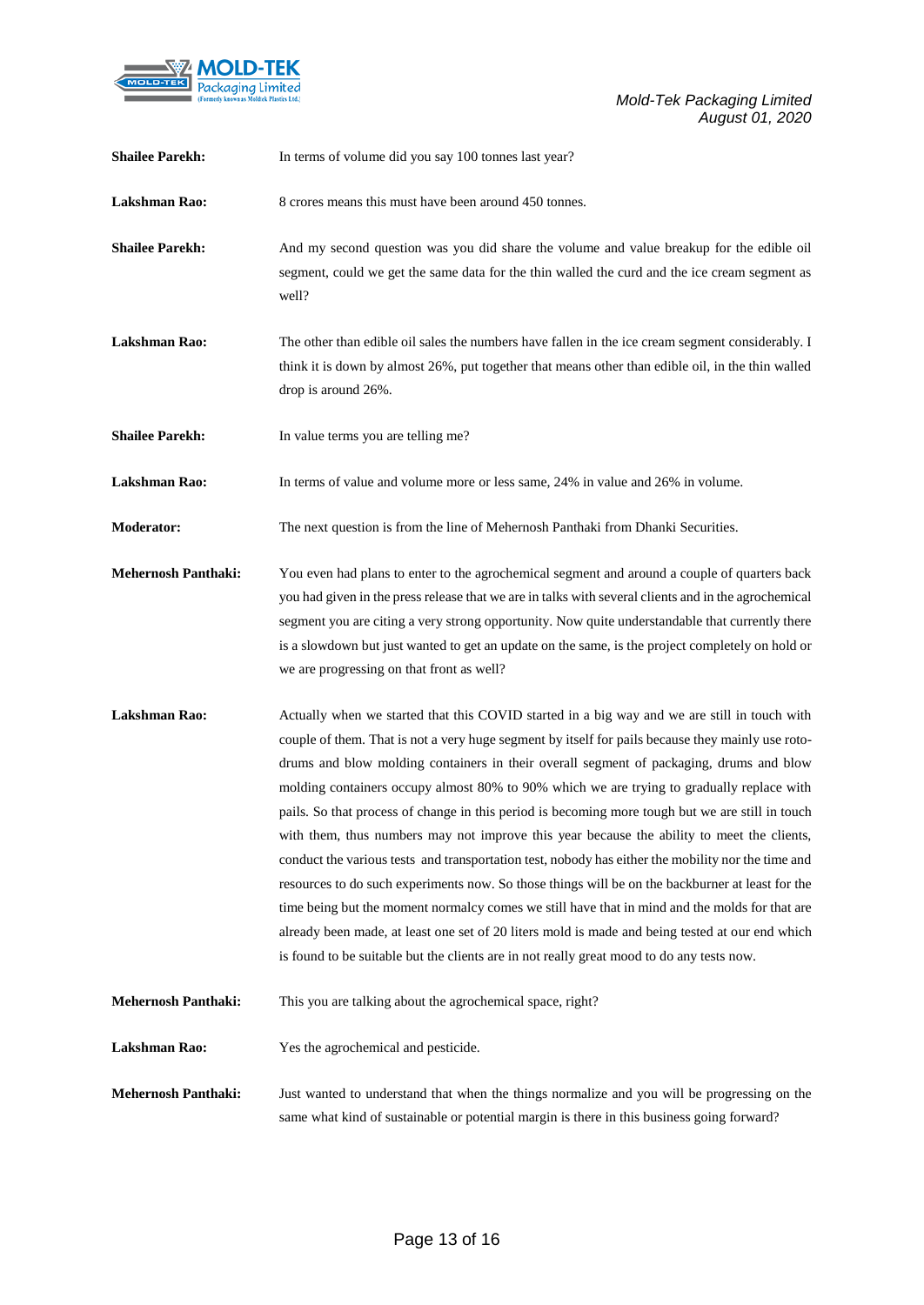

Lakshman Rao: Margins will be similar to the Paint and Lubricants, there won't be much higher pricing for them because other than seeds segment, agrochemical segment is also a kind of industrial lines and they are very much particular about pricing. But the numbers could be reasonably good, let's say the potential could be to the tune of 50 to 60 crores per annum in terms of rupees, so up to that much of volume can be created in a good year had it been introduced by now. But this year I don't see any contribution coming from that segment.

**Moderator:** The next question is from the line of Ankit Merchant from Reliance Securities.

- **Ankit Merchant:** My question was related to our investment which we are doing in the pump segment for sanitization. Now I understand that we could be starting somewhere in October and till the time the full effect comes, it will be almost Quarter 4. So it's just that we are spending close to 12 crores odd into this segment and almost close to 25 crores of CAPEX we are planning for this particular year. So do you think it is quite a valid argument given that we have done our investments in RAQ and that has also actually turned bad and are there any chances this also could turn bad considering that this could be a very short-lived sort of a phenomena?
- Lakshman Rao: Ankit I agree there is always a risk in any business but we have did our homework this time and especially not only for the sanitizer pumps which might not have a long life in terms of a huge demand which they're enjoying now but hand wash and other liquid applications also need pumps like shampoos for example in India there are only couple of medium-sized players who are active in this pump segment and any time if there is any shortage of volumes people were use to import from China. Given the anti-China sentiment and maybe probable import duties or additional cost that may be associated in future, some of the clients in India are now looking at local sources and we are trying to talk to them and make some arrangements for 1-2 years of commitments which of course are subject to business conditions. But that kind of safety we are trying to take from at least half of the capacity and hopefully by next quarter when we talk I will have more clarity about how deeply we could get commitments, how much volumes we could take commitments to safeguard our interest. And I again answered a question previously that most of the investments now are about 70% of them go into injection molding machines which are generic that means they are fungible, they can be used for any other applications, they can replace some of our old machines which generally every year we keep changing at least 7-8 machines per year of which half of them are small sized. So 4 to 5 machines a year we keep replacing because more than 10-12 years and they are consuming more power, they are increasing maintenance cost. So these 9 machines we are adding now won't really go waste. In couple of years they can be used for our in-house in case this project doesn't take-off. So that risk of project and the taking off is there with any product but 70% of the investment that's about 8 crores goes into the basic building and basic machinery will be certainly useful. Only the molds and assembly lines costing around to 4 to 4.5 crores, maybe 5 crores would be at risk.

**Ankit Merchant:** But that was more related to our capital allocation as a policy, so that was my main question for you. So that we don't end up creating domestic which we have committed in the past, so I was just pretty cautious on that front that's it.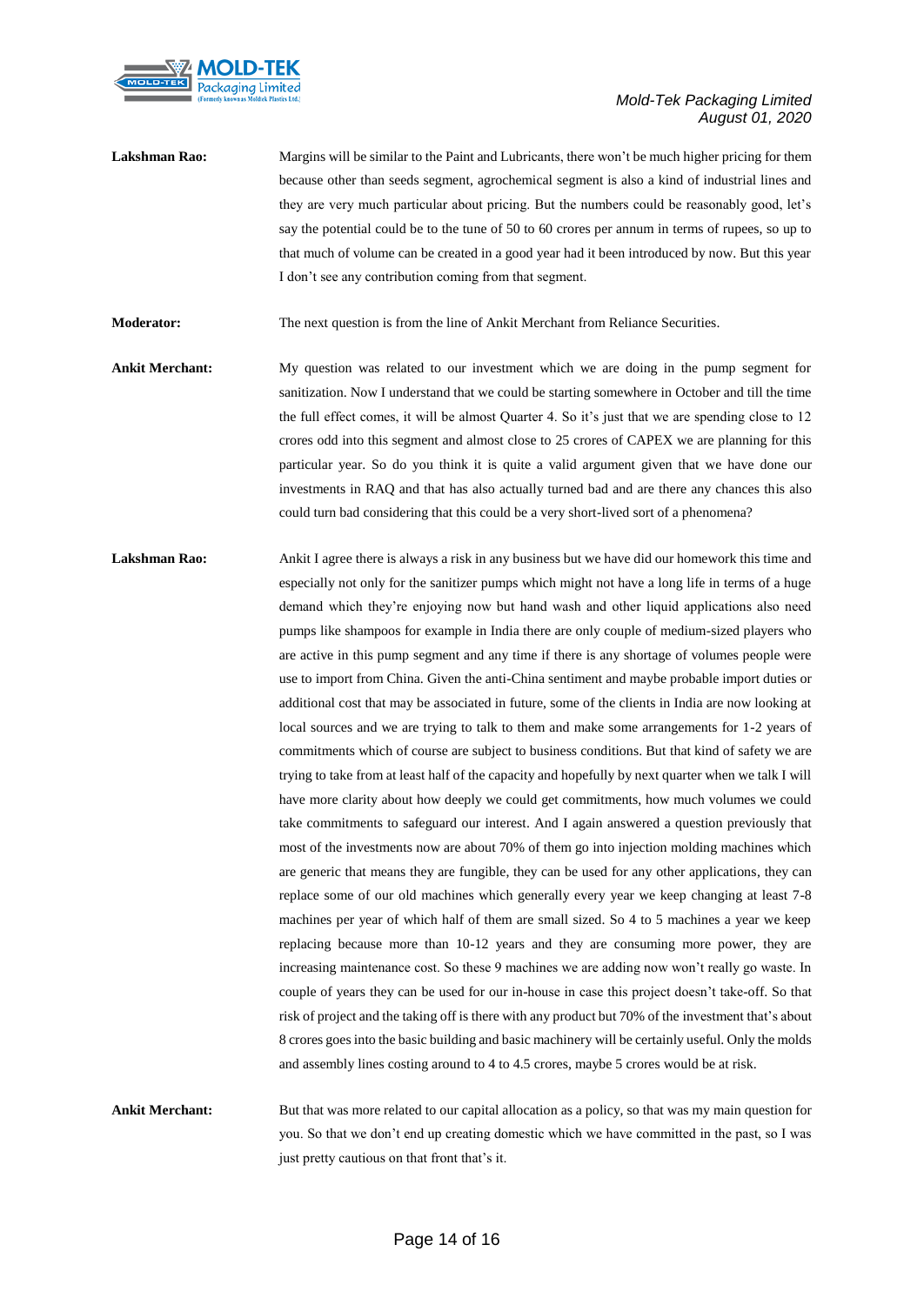

| Lakshman Rao:        | I take your point of view Ankit. We've discussed it and lot of thought has gone into before going<br>for this project. It's not that sanitizer is going to stay forever but shampoos and hand wash will<br>certainly be there and there is clear gap of demand supply in this segment for some quality<br>pumps. So we hope that we can have a sustained demand.                                                                                                                                                                                                                                                                                                                                                                                                                                                                                                                                    |
|----------------------|-----------------------------------------------------------------------------------------------------------------------------------------------------------------------------------------------------------------------------------------------------------------------------------------------------------------------------------------------------------------------------------------------------------------------------------------------------------------------------------------------------------------------------------------------------------------------------------------------------------------------------------------------------------------------------------------------------------------------------------------------------------------------------------------------------------------------------------------------------------------------------------------------------|
| <b>Moderator:</b>    | The next question is from the line of Deepak Mehta, an Individual Investor.                                                                                                                                                                                                                                                                                                                                                                                                                                                                                                                                                                                                                                                                                                                                                                                                                         |
| <b>Deepak Mehta:</b> | I will ask something related to private labels. In private labels what kind of demand we are seeing<br>from the small companies and all?                                                                                                                                                                                                                                                                                                                                                                                                                                                                                                                                                                                                                                                                                                                                                            |
| <b>Lakshman Rao:</b> | Yes certainly the small companies which were earlier reluctant to go for IML and costly<br>packaging solutions are now looking at IML containers even they are expensive because as the<br>consumer is going more and more for packaged foods, the awareness about IML and not only<br>for the decoration but the hygienic ways IML is produced and how it differs in the shelf<br>compared to a traditional skin printed or stickered container is making even a small players to<br>shift towards IML. And now that we have added our Flexographic machine, small runs also are<br>possible. That means we don't need to keep a minimum 50,000 order to make it IML compatible.<br>We can even take an order of 15,000 or 10,000 of and give them effective pricing. So there is a<br>shift and the number of small players asking us for especially Food and FMCG containers are<br>on increase. |
| <b>Deepak Mehta:</b> | Question is that so due to anti-China sentiment, so what can be the potential market opportunity<br>for our company if we tried to figure out?                                                                                                                                                                                                                                                                                                                                                                                                                                                                                                                                                                                                                                                                                                                                                      |
| <b>Lakshman Rao:</b> | Actually nothing what we manufacture comes from China because containers occupy a lot of<br>space and they will be very expensive for anybody to import them from China because that cost<br>of transportation would itself be in the tune of 15% or more, so there is nothing much happen by<br>stopping imports from China. Hopefully the pump is the only segment where there is<br>considerable import because pumps don't occupy lot of space. That is the only area where we<br>might see some benefit due to any curbs on Chinese imports, not in our regular products.                                                                                                                                                                                                                                                                                                                      |
| <b>Moderator:</b>    | The next question is from the line of Karan Bhatelia from Asian Market cap securities.                                                                                                                                                                                                                                                                                                                                                                                                                                                                                                                                                                                                                                                                                                                                                                                                              |
| Karan Bhatelia:      | I was under the impression that the investment in mold is done by the OEM.                                                                                                                                                                                                                                                                                                                                                                                                                                                                                                                                                                                                                                                                                                                                                                                                                          |
| Lakshman Rao:        | Yes, in case any product is made for a specific line then the molds are made and borne by the<br>client like Mondelez. But in case we generally develop a container like our edible oil container<br>and we sell it to everybody then those molds investments are also on us.                                                                                                                                                                                                                                                                                                                                                                                                                                                                                                                                                                                                                       |
| Karan Bhatelia:      | I missed the value number for IML and non-IML for this quarter, can you just repeat?                                                                                                                                                                                                                                                                                                                                                                                                                                                                                                                                                                                                                                                                                                                                                                                                                |
| Lakshman Rao:        | Yes, the IML is 62.5; non-IML is 37.5, compared to 60.8 and 39.2 lakhs.                                                                                                                                                                                                                                                                                                                                                                                                                                                                                                                                                                                                                                                                                                                                                                                                                             |
| Karan Bhatelia:      | I'm talking in terms of value.                                                                                                                                                                                                                                                                                                                                                                                                                                                                                                                                                                                                                                                                                                                                                                                                                                                                      |